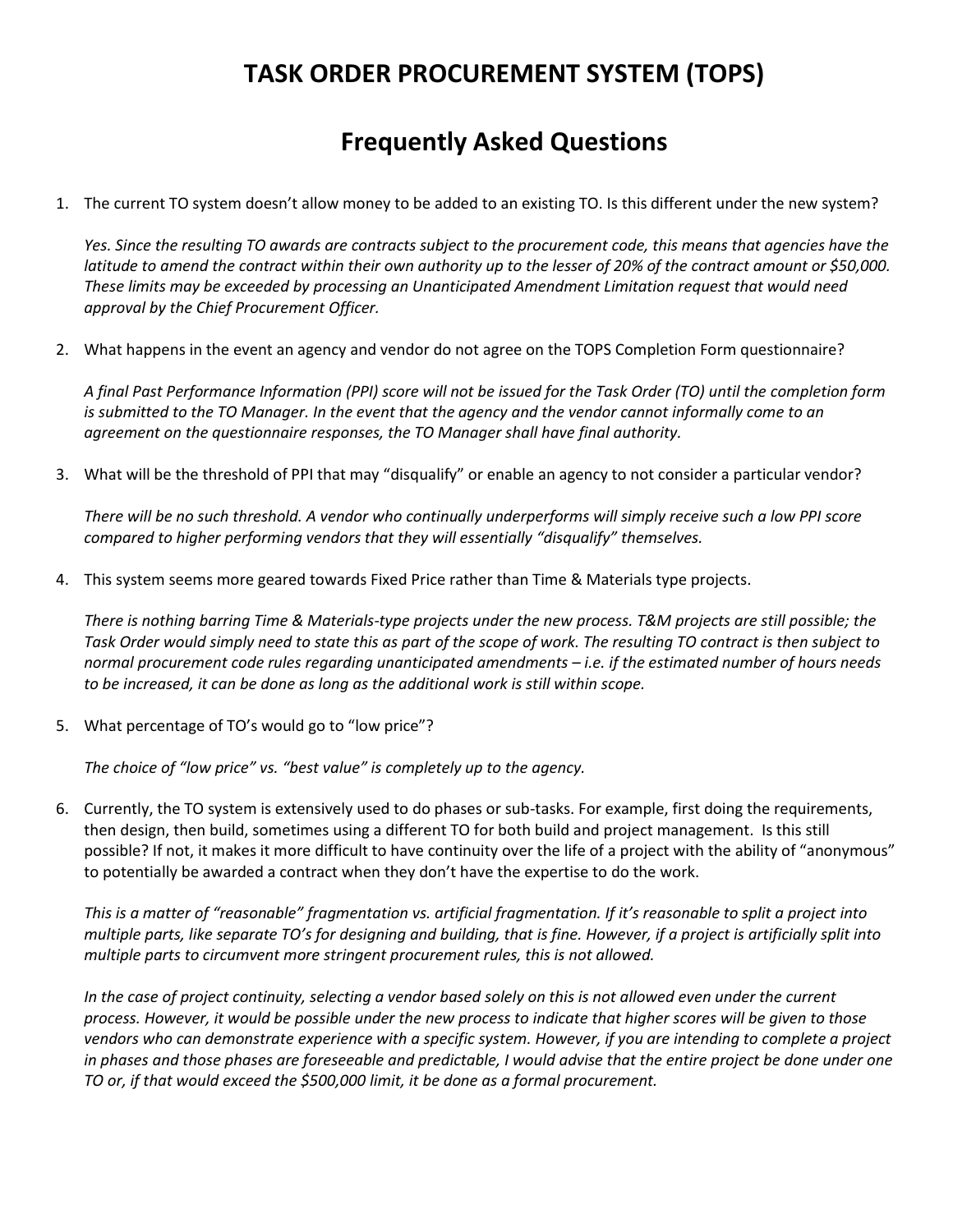7. The current TO system is easy to use allowing task orders to be developed for each independent phase of a project with little extra work on the part of departments. Can this still be done?

*A phasing approach is still possible under the new process.*

*If you can foresee and predict phases to a project, this is something that should be incorporated into one agreement in any case, whether as a TO or a normal, competitive solicitation. Language can be included that isolates each phase and makes the execution of each phase at the sole discretion of the state.*

8. Who will be responsible for evaluating responses submitted under the "best value" process?

*The requesting agency is responsible for determining how the evaluation will be conducted. It can be performed by a single person, i.e. procurement lead, IT manager, project manager, or the department may convene an evaluation committee of at least 3 members.*

9. Will IT staff have to become procurement experts? A basic TO as done in the past is very easy to do and limited procurement expertise is required.

*IT managers would not need to become procurement experts. At the most, and this would be determined by the user agency, an IT manager may need to be familiar with how to evaluate proposals or facilitate an evaluation committee. The best value process that has been developed, which would replace the current Mini-RFP process, is completely forms-based, the evaluation criteria have already been defined, and the scoring system is intuitive and easy to apply. The responses will be no more than 5 pages each, with only 4 of those needing to be evaluated subjectively.*

10. As it's currently written, this system shows no category specifications. All those involved in the existing TO system will say that there are some areas that need to be fixed with the existing system and flexibility added, but not getting rid of the categories completely. Because of the variety of tasks performed, having the specificity of the categories seems essential.

*The idea behind getting rid of the categories is that even currently a vendor has the opportunity to go out and secure resources if they do not have any available or on-staff for a particular skill. Now all vendors will have the opportunity to compete for all work, supplementing staff as required/necessary.*

11. On \$50,000 and under TO's, can I choose the vendor I want and two I know cannot or will not be able to meet my requirements?

*This is not legal under normal procurement rules and will likewise not be tolerated under the new process.*

*Selecting someone for a quote that you know cannot do the work or does not want the job is not a genuine attempt at soliciting competition and is, in fact, dishonest and illegal.*

12. Currently, signatures are required from the Project Manager, Fiscal, IT Manager, Task Order Manager, and the vendor before work on a TO can begin. Will this change under the new process?

*Yes. To reduce the amount of transactions between the agency, vendor, and Task Order Manager, and speed up the overall process, TO requests will no longer need signatures. When they come from an authorized department employee, it will be assumed that all necessary internal approvals have already been obtained. Likewise, a vendor's response to a TO request will not need to be signed. The only signatures will occur 1) when a vendor registers for the vendor pool and 2) when a TO is ultimately awarded on a Standard Agreement Form.*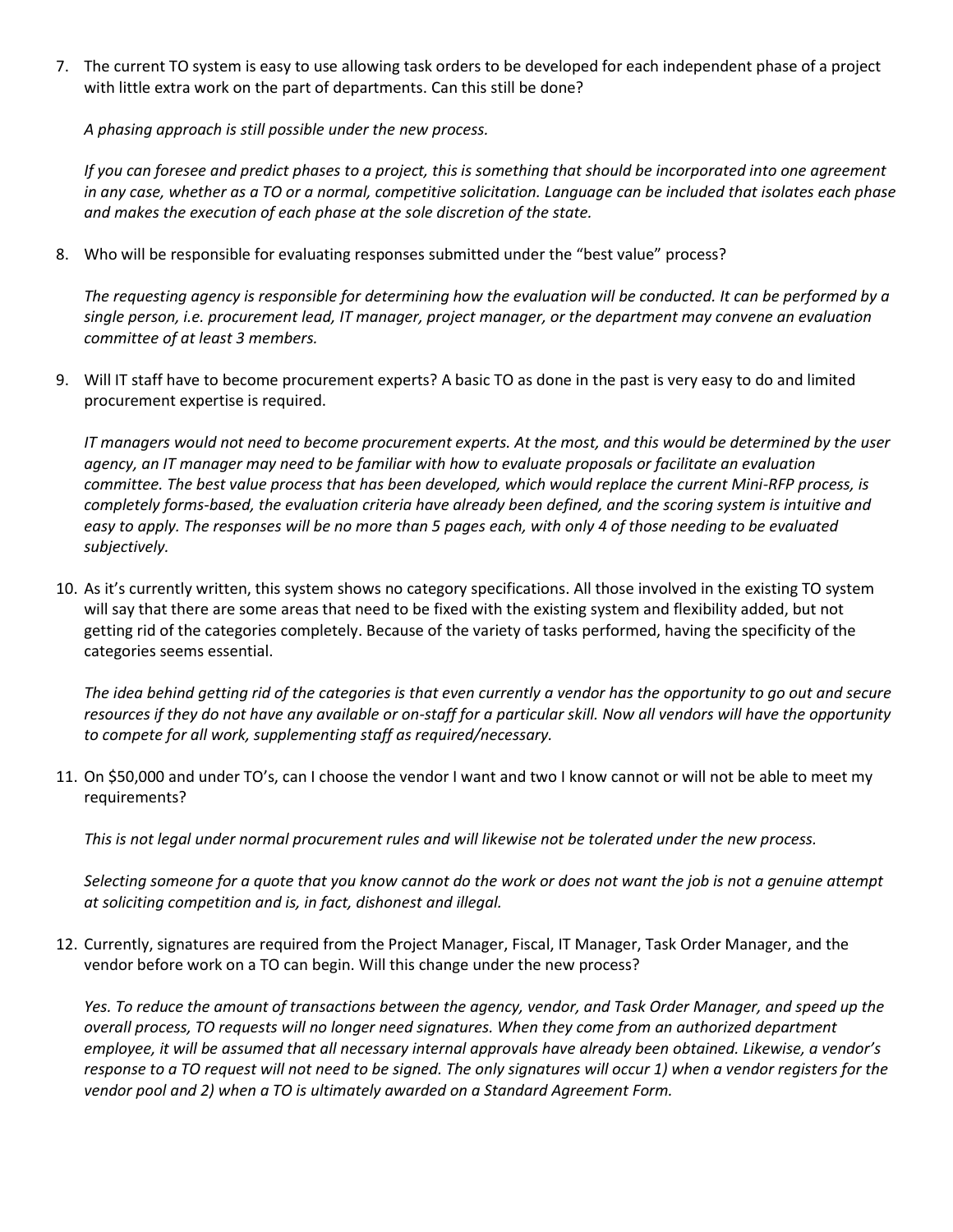13. The new system seems less efficient – under the current TO system, contractual details are established once at the beginning of the master contractor. IT, program, and procurement resources are not wasted on developing unique contract each time a need arises to bring on routine IT contract resources.

*Contractual details, such as agreement to the State of Alaska's standard terms and conditions, insurance and indemnity language, contact details, business licensing, etc. would be established once upon registration in the vendor pool under the new system.* 

*The only unique items that would be incorporated into the resulting TO contract is the same as what goes into a current TO: scope of work, length of the term, cost, and payment arrangements.*

14. Regarding Past Performance Information (PPI), the form assigns 10 points to a vendor if a project was completed early or under-budget and 5 points if the project was extended or needed additional funding due to the state. What if a project *would* have been completed early or under-budget, but a state-caused issue prevented it? For instance, a web application was due on June 28<sup>th</sup> and the vendor completed it per all state requirements on June 25<sup>th</sup>, but the state's project manager was on vacation and did not give final approval until June 29<sup>th</sup>.

*In this case, it would be the vendor's responsibility to document the project's completion date by completing the TOPS Completion Report, noting the early completion date in the Vendor Comments section and e-mailing it to the state's Project Manager, CC'ing the TO Manager. If the state's Project Manager approves the Completion Report, certifying that the project met all stated requirements, the vendor would receive a 10 for completing the project ahead of schedule.*

*It is both the vendor's and state's responsibility to ensure that fair PPI scores are assigned. If a vendor completes a project ahead of schedule and/or under-budget and the project meets all of the stated requirements AND is approved by the state, that vendor should receive 10 points regardless of when the actual approval takes place. However, an early/under-budget project may not always receive a 10 if it requires more work because it failed to meet the requirements.*

*The TO Manager shall have ultimate authority in resolving any disputes regarding the TOPS Completion Form*

15. If a TO request is issued, but the scope is unclear or a vendor needs more information, is there a process for this?

Yes. If vendors have questions about a TO request, they should be directed in writing via e-mail to the TO Manager, *citing the TO number the questions pertain to. The TO Manager will then pass the question(s) along to the agency's Project Manager for answers. All questions and answers will be available to the Vendor Pool.*

16. How will vendors be notified of new TO requests and/or questions and answers related to a TO request?

*It is anticipated that new TO requests will be posted to the State of Alaska's Online Public Notice system using a standard subject line and body template.*

17. Please confirm resumes are no longer required.

*Resumes are no longer required, though information taken from resumes may be used in the Experience & Qualifications field provided the information doesn't contain identifying information.*

18. Will there be any verification of individual resources such as a mandatory background check or E-Verify?

*It will be up to the Agency to verify individual resources before award.*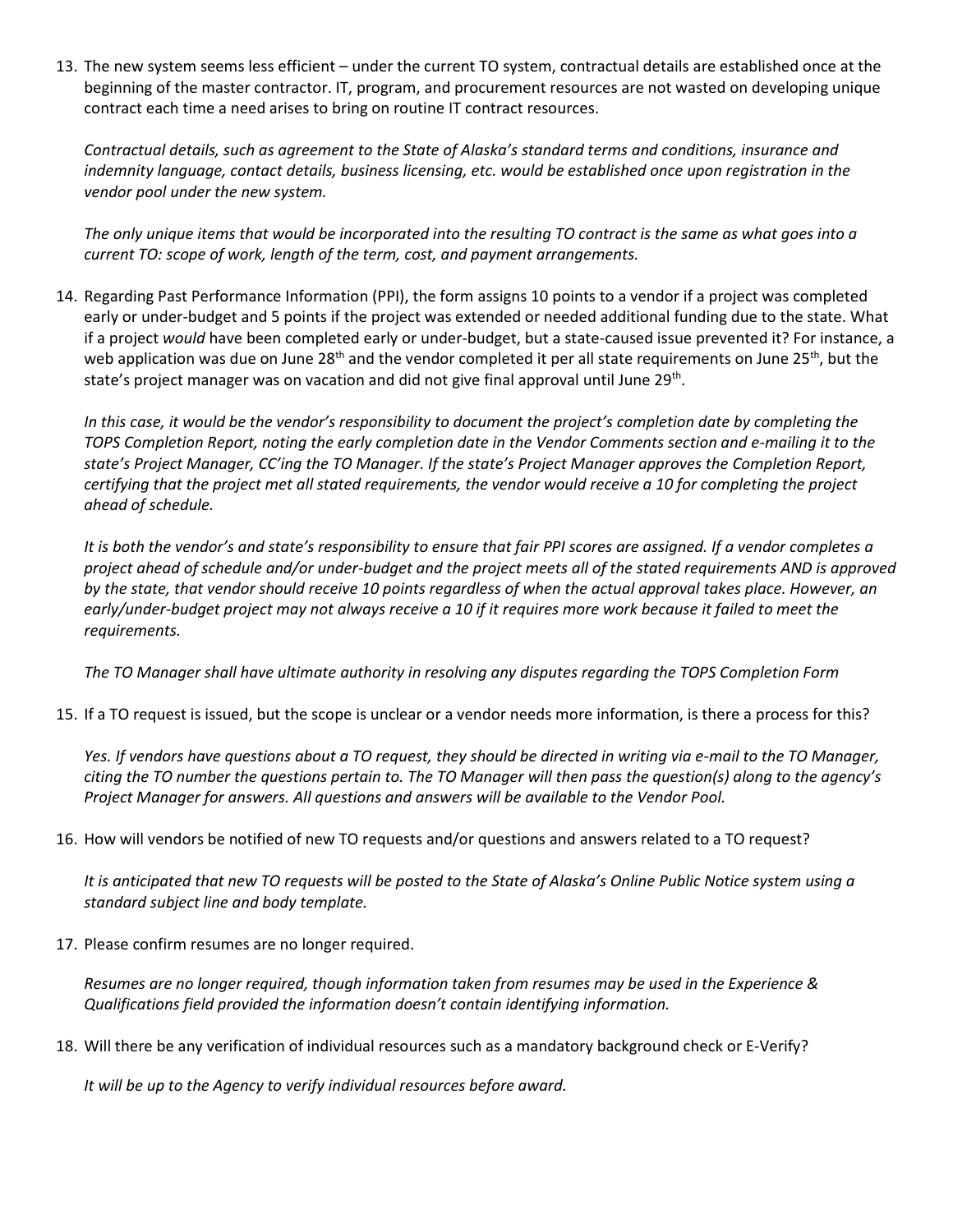19. Can an agency request attachments (such as resumes or writing samples) to the task order response form?

*No, though this kind of information could be requested as verification before award.*

20. Will there be an opportunity for Agencies to check references as part of the evaluation process? Possibly after "initial" award and prior to start of work?

*Yes. Agencies may require verification of information prior to start of work.*

21. Are there limitations placed on the use of subcontractors (Alaska Bidder, Percent used) other than that the work must be performed in the US?

*No. However, the TO Manager may reject responses that appear to have excessive use of subcontractors. The TOPS Registration Form requires vendors to certify that they will perform a majority of the work assigned as a result of the TOPS process.*

22. Will joint ventures be allowed?

*Yes, provided all joint venture entities qualify as Alaska Bidders per AS 36.30.170(b).*

23. Can members of joint ventures also register as separate entities?

*Yes.*

24. Small procurement for professional services is defined in procurement code as \$50,000 and less. The evaluation process specifies dispute resolution using small procurement protest procedures. Please confirm/clarify.

*The TOPS process uses the small procurement protest procedures for all TOs, regardless of dollar amount.*

25. The cost proposal page on the TOPS response form shows only one line for the rate and no line for travel cost. How should a cost proposal with different labor categories and/or travel be quoted?

*The rate must include all costs associated with completing the TO as stated, including travel costs.*

*For instance, if Resource 1 will perform 100 hours of work at \$100/hr (\$10,000 extended cost), Resource 2 will perform 50 hours of work at \$75/hr (\$3,750 extended cost), and \$1,000 in airfare and lodging costs is anticipated, the rate would be \$98.33/hr (sum of extended costs and travel divided by 150 hours). The not-toexceed amount would be \$14,750 (hourly rate multiplied by the total number of hours).*

26. Questions about task order requests must be directed to the TO Manager. If the TO Manager is not available in a timely manner, will this be cause for an automatic extension of the quoting period?

*This would depend on the question and what constitutes "timely" with regard to the quoting period. At this point it is not anticipated that an extension would be automatic, but that may change after TOPS is implemented.*